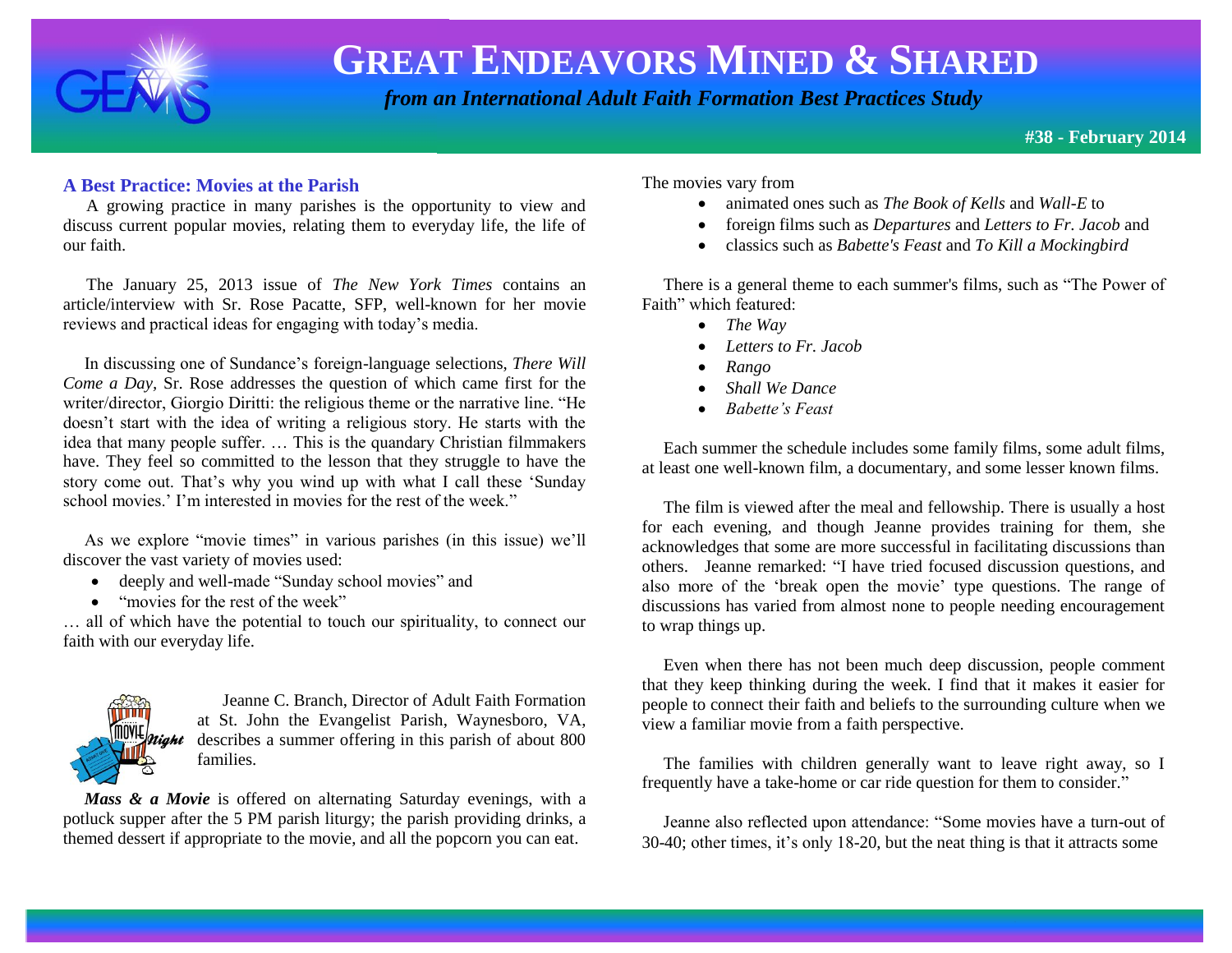people who have not participated in anything else and helps them to start feeling connected to the parish. One of the things people comment on is that this gives singles a chance to come to something and get to know some people in the parish. The communal aspect of movie viewing is also liked.

 We are a parish known for great food which is also usually noted! When we did *Babette's Feast*, a parishioner who owns a restaurant, was the host and many of us had our first taste of caviar, since she had several people trying to imitate the food in the movie. Luckily, no one was successful in finding a turtle for turtle soup! I'm glad that Pope Francis lists it as his favorite movie. That evening led to a deep discussion of Eucharist and meal and sacrifice."

 The publicity that is done for *Mass & a Movie* is very helpful for parishioners, since it gives a synopsis, an enticement and age appropriateness, such as:

- *"Letters to Father Jacob* (2009, not rated) A lean and focused Finnish movie on grace, forgiveness, the dark night of the soul, and redemption. Fr. Jacob, an elderly blind priest, depends on his newly pardoned housekeeper to read him the letters requesting his ministry of intercessory prayer. Suitable for middle school through adults."
- *"Babette's Feast* (G, 1987, a classic) A literate and lovely-tolook-at film that compels us to meditate upon the needs of the flesh and the gifts of the spirit. Foodies love its celebration of food! Although rated G, children may be bored, but viewers gave it a 93% like rating on ["Rotten Tomatoes"](http://www.rottentomatoes.com/) movie viewers' website!"

Jeanne also notes two important realities:

- "No matter what we pick, someone will comment that we 'should have shown....' During late April and May, we ask for suggestions from parishioners and for hosts. The movie suggestions are accommodated as much as possible.
- We have a church video license to show these movies….thou shalt not break copyright laws!"



 Val Keller, Pastoral Assistant for Faith Formation, St. Benedict Parish, Seattle, WA, tells us that three years ago their pastor at the time (Fr. Steve Sallis) had an idea for one film on a summer evening which blossomed into a series for that July as well as subsequent Julys.

 The 2011 films were*: Vision; A Man for All Seasons; Bakhita: From Slave to Saint*; and *Brother Sun, Sister Moon.*

 Since some of the 2012 films for *Thursdays with Movies* were challenging and heavy (*Of Gods and Men*; *Edith Stein: The Seventh Chapter; Roses in December* and *Franz Jäggerstätter: A Man of Conscience*, for 2013 they looked at some uplifting films which still portray struggle and life decisions of faith: *Water; Babette's Feast; Tuesdays with Morrie* and *Romero.*

 All the movies had a discussion guide that came with the film or one available online from a resource associated with the film or written for discussion with a class or group. When there were other articles, letters, writings, prayers associated with the person or film, copies of those were available as well as books and pictures/icons about the person(s).

 The 7:00 – 9:30 pm schedule allowed time for treats and refreshments (sign-up sheet) after the film, followed by about 30 minutes of discussion.

Val shared that

- Many people said they appreciated the films; they gave them a broader perspective on a person or groups' lives than just reading a paragraph about the person or saint.
- Given many of the stories, people commented that they didn't know if they would have had the strength to do what some of the people did or endured.
- Some participants had the experience of looking at the artistic and symbolic images in movies that they never would have thought of or seen if they had watched on their own.
- Our religious signs and symbols took on new significance in many people's lives through the eyes and mind of the film viewers.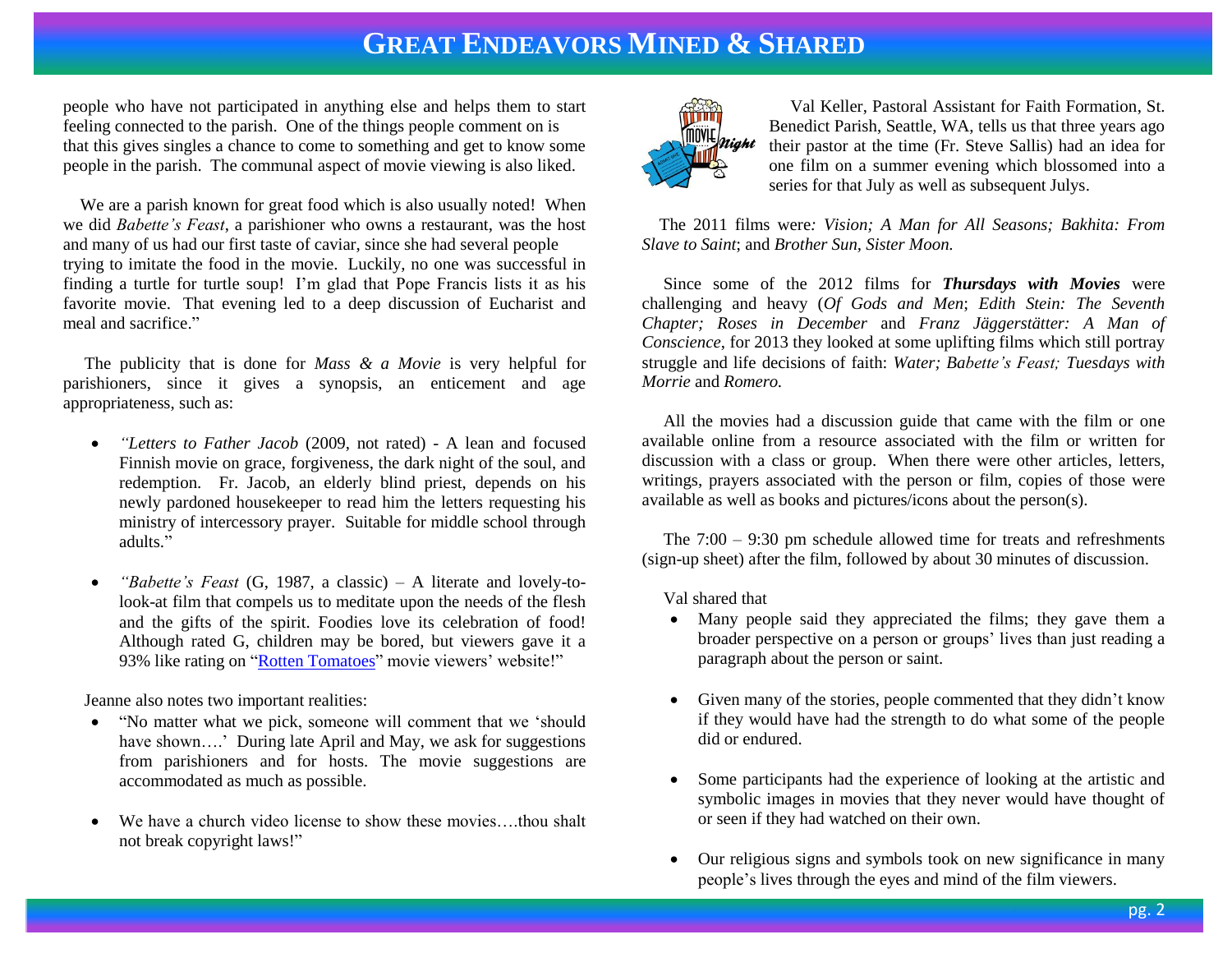

Deacon Norb Wethington shares another type of experience that was hosted by St. Joseph Parish, Fremont, Ohio.

 They offered a six-week series entitled: *Jesus According to Hollywood*. A different presenter for each of the evenings took two events from Scriptural accounts of the life of Jesus and illustrated how Hollywood portrayed these events.

For instance:

- The martyrdom of John the Baptist from *Jesus of Nazareth* and the trial of Jesus from *The Passion of the Christ*
- The Nativity from the opening credits of *Ben Hur*
- Family scenes with the young Jesus from *Jesus of Nazareth*
- The Temptation in the Desert from *The Last Temptation of Christ*
- The Cleansing of the Temple from *Jesus Christ Superstar*
- The Resurrection from *Jesus Christ Superstar* with scenes from *Godspell*

 It has been said that any good love song reveals God's love for us, any good music is incarnational, and the best stories reveal the resurrection.

 At first glance, these four films might seem to have nothing in common. And yet, with eyes of faith, the ordinary becomes extraordinary, the common uncommon, and the scarred sacred.

 - *from the advertising flyer for Thursdays with Movies at St. Benedict Parish, Seattle, WA*



 Maureen Normann (parishioner) and Kimberly Peaks (Parish Administrative Manager) tell of diverse ways movie times have been used at Holy Comforter-Saint Cyprian Parish in Washington, DC.

They have hosted movie nights for couples and/or families which usually have shown Christian-based movies that include discussion kits. Many of the movies come from Provident Films, Sherwood Films, Christian Movies.com, Family Christian Book Stores and a number of other internet sites that feature movie licenses and study guides for the movies.

 They plan movie nights for adults with a separate movie for the youth under a certain age in another location in the building. These are usually scheduled for Saturday nights at 7 pm with free popcorn, drinks, candy and other snacks. After the movie, a 45-minute discussion using the study guide is led by one of the clergy or facilitator.

 These movie nights are usually planned with a specific theme, for example:

- For Father's Day: *Courageous*
- For the marriage preparation group: *Fireproof*
- For teens: *October Baby* during respect life month

 Recently the Young Adult Ministry sponsored a movie time specifically for young adults: *The Grace Card.* This took place after the Sunday 11:00 am Mass, including lunch and time for discussion.

Kimberly reminds us of a couple points to consider:

- "When you purchase a movie license for the movies they usually include the movie kit with posters, tickets, planning and study guides. Some movies such as *Fireproof* have a bible study that can be used throughout the year."
- "We had non-parishioners attend because they saw the advertisement (which is a plus!). We have received comments that we should have more movie nights. With the selection of quality Christian movies, it is an easy way to evangelize and attract prospective parishioners while teaching the faith. The movies have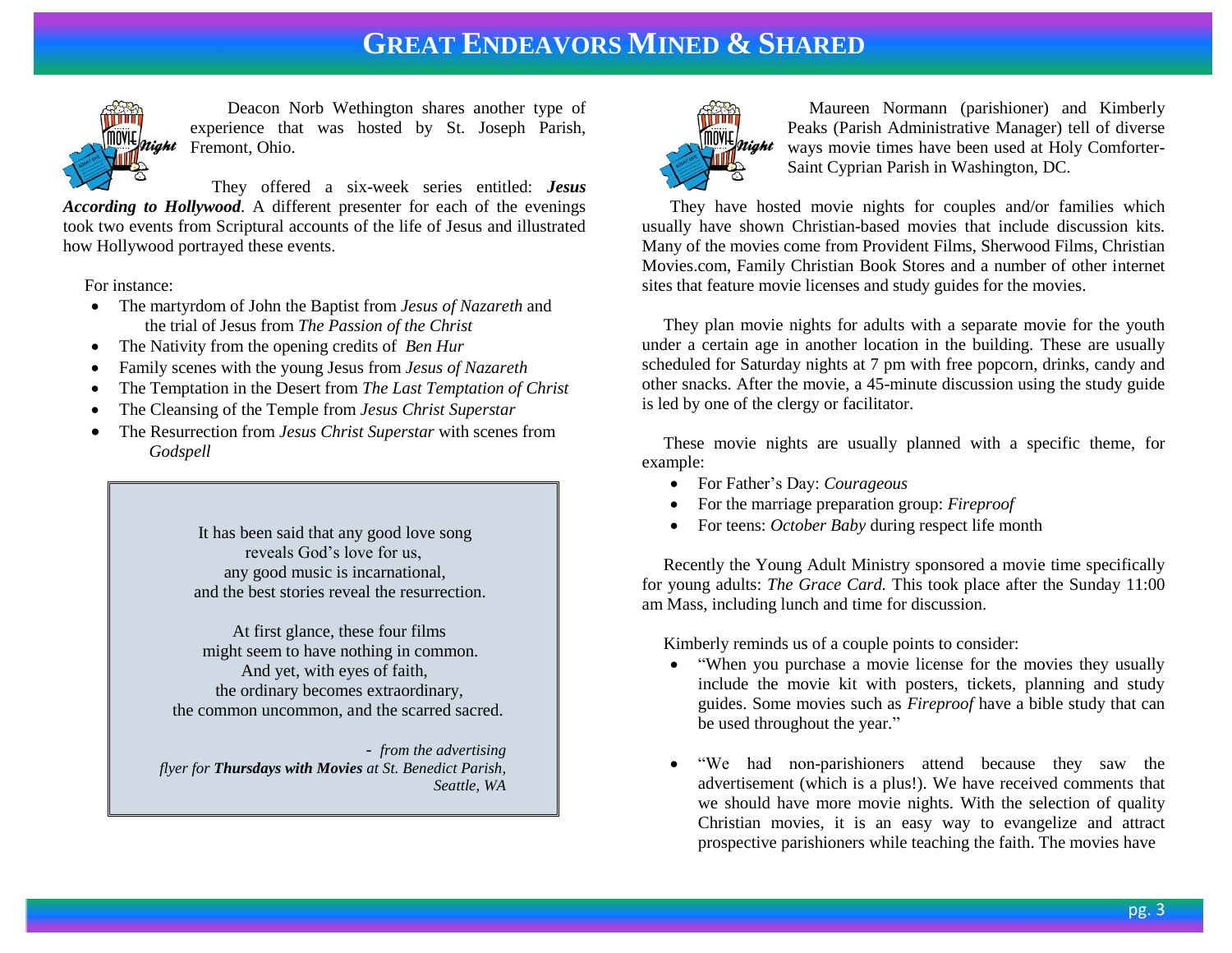interesting, relevant plots and always some sort of lesson or teaching moment."



 Helen Moon, St. Kateri Tekakwitha Parish, Schenectady, NY, reminds us of another reality that provides a help for movies and discussions: "DVD's are great in that you can stop them at a certain point and then start at that point when you go to begin again."

 The usual method at St. Kateri Tekakwitha Parish has been to show only parts of a long movie. The facilitator, of course, needs to preview the entire movie and share a brief summary with the participants. (Often the brief summary is provided also as a hand-out.)

- With the movie, *Scarlett and the Black*, the last 40 minutes, a powerful ending, was shown.
- For *Gandhi* the ending, in which Gandhi offers a way of redemption to a Hindu man who comes to him when he is fasting for peace among the Hindus and Muslims, was used.

 In designing the movie evenings, Helen has always begun and ended them with prayer, a prayer relating to the theme of the movie.



 Holy Spirit Parish in Highland, MI began hosting *Parish Movie Nights* in the summer of 2012 as an alternative to Vacation Bible School. Two of the resources they used, which contain plans for everything needed for a movie night (including decorations, food

ideas and recipes, etc.), are:

- *More Than a Movie.* Group Publishing, Inc., 2005
- *G-Rated: Dinner and a Movie*. Group Publishing, 2008

 Instead of a full meal, Jillian Peck, Director of Religious Education, relates that they began by offering snacks that were appropriate to the movie. "The more movies we offered, we realized that plain old popcorn was preferred (although clean-up takes a bit longer). Our Women's Club

had a popcorn cart; we order the popcorn kits, including oil and seasoning, online"

 All parishioners were invited to the evenings free of charge. Upon entry into the social hall, everyone placed their name on a "movie ticket." At intermission, a name was drawn and that person takes the movie home at the end of the evening. (Most of the movies are purchased through Amazon, usually used, but occasionally new.)

 One movie that was used, *Evan Almighty,* was not included in either book *(mentioned in the last column),* so Jillian designed the evening. After watching the first half of the movie, the intermission featured a discussion and activity:

 There is a scene in the movie where Evan and God talk about changing the world. Evan says, "But I wouldn't even know where to begin!" God replies, "Well, I hear that a lot. People want to change the world – don't know how to begin. You want to know how to change the world, son? One act of random kindness at a time."

#### ARK = **A**cts of **R**andom **K**indness

 What did Jesus say about acts of kindness? The Gospel from Matthew 25: 31-40 was read and discussed.

 Each family/household made simple **A**cts of **R**andom **K**indness arks with construction paper and stickers (purchased from Oriental Trading [Company.](http://www.orientaltrading.com/ui/browse/processRequest.do?requestURI=getHomePageCR&BP=11590&source=msn&ms=brand&cm_mmc=msn-_-%5BADL%5D+%5BBrand%5D+%5BUS%5D+%5BComputers%5D+General+%5BExact%5D-_-Oriental+Trading+Company-_-568c6b727f6b442582027f3323e8ac1e&kwid=568c6b727f6b442582027f3323e8ac1e)



A retired priest from a suburban Chicago parish relates his experience: "I meet with a committee of two and light propose to them a theme and list of movies we can see together. I give a brief description of our theme to our group and then give them handouts on each movie.

 We are constricted by time since many recent movies we viewed have run over two hours. That has left us with little time for discussion. In the handouts I pass out I always include reviews by a variety of reviewers. I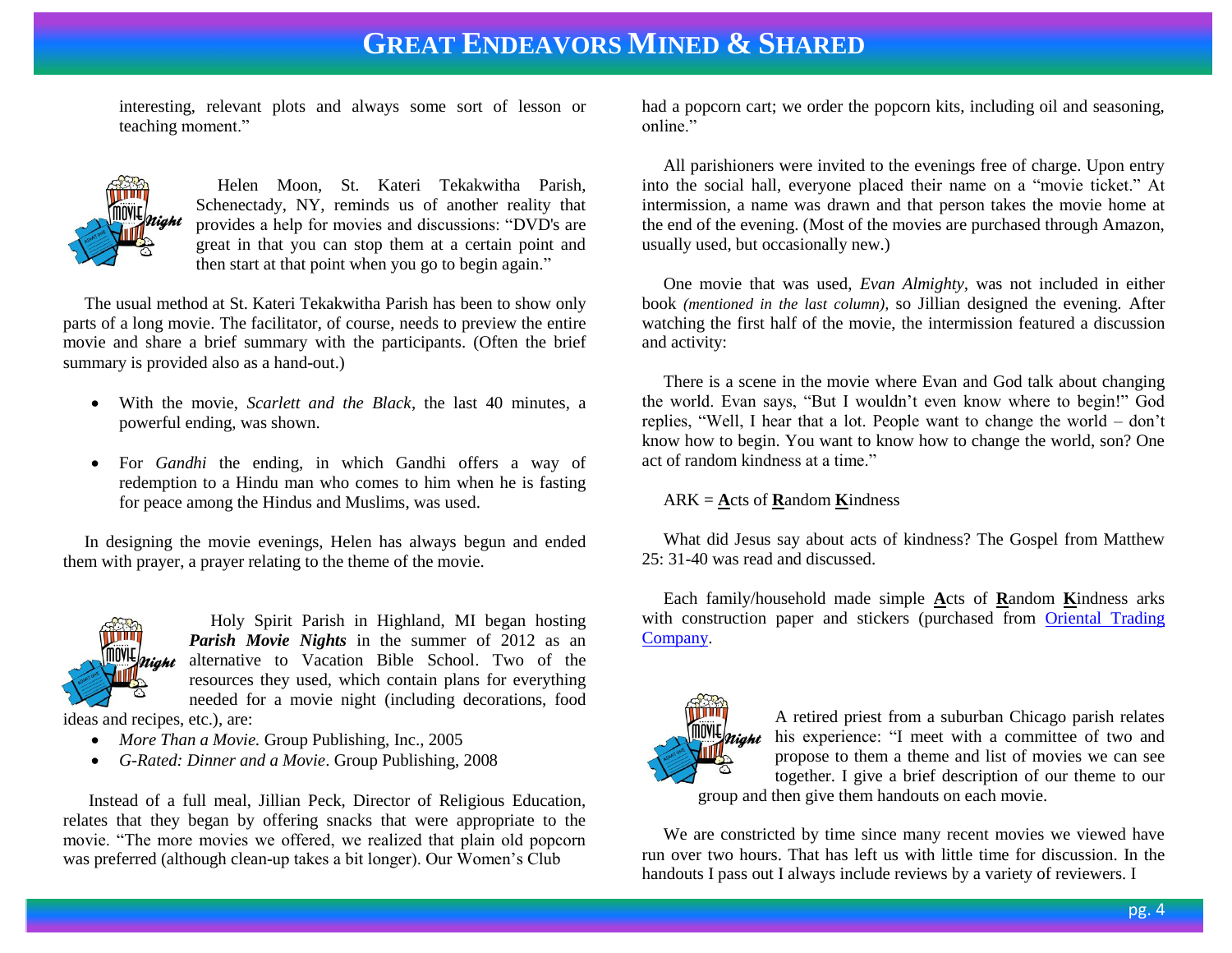have always included a review by the late Roger Ebert and one from the *NY Times.* I also look for Catholic reviews in *America* and *Commonweal* magazines.

 Then I make up a list of questions for thought and consideration. I first of all ask "Do you feel this movie was worth seeing or not? Why or Why not." Our recent overall theme was coming through hardships and suffering into rising to new life and hope (a paschal theme). We applied this question to recent movies that had been nominated for Oscars for Best Movie.

 Practically everyone appreciated the movies - even *Zero Dark Thirty* which I previously had found parts difficult to watch (the torture scenes). I warned them ahead of time, but after seeing it no one said it was too hard to watch, which surprised me. I may be wrong, but I now believe that watching a tough movie together with trusted companions gives viewers a certain "security." I think even "tough movies" remain "movies" when they touch the bone of real life.

 I try not to enforce my interpretations of the movies and apply them to our group's lives. I make some suggestions but I feel they are the ones to do that for themselves. I want them to feel free to say what they feel and think.

 I believe the reviews I hand out help them understand better what the movie-makers are about and what they are trying to do. I sometimes remind our group it is up to them to decide whether the movie was good for them or not. Of course we are members of a faith community, and faith enters into the discussions. I want them to have a respect for the movie-makers, but also for their own reactions and evaluations. Movies are about life and the meaning of life. And their views are as important as the movie-makers. But we should all have respect for the ingenuity and courage of responsible movie makers who put their views into movies.

 I think it sometimes helps to pass out popcorn and chocolate bars, but that seems to help all life."



 Dick Russell shares the more-than-ten-year *Movies for a Sunday Afternoon* at St. Joseph Parish, Garden City, NY.

 Three or four movies are shown each year; this past year they featured *Of Gods and Men; The Fourth Wise Man; The Cardinal* and *October Baby*. Movies from past years have included *The Way; The Fugitive* (the 1947 film based on Graham Greene's novel); *Babette's Feast; The Rite; Romero; Life is Beautiful; Dead Man Walking; A Man for All Seasons; Bella; Juno; East of Eden; Doubt; Luther* and *The Jeweler's Shop.*

 Light refreshments (juice, water, munchies) are served and a brief discussion follows the movie. The discussion attempts to focus on the religious, spiritual and moral issues raised or messages sought to be conveyed by the film. Over the years, the people who attend (especially the "regulars") have become more comfortable sharing their views and insights.

 Participation varies; there have been times over the years when it didn't seem fruitful to continue the program, but then there was a positive response which engendered new enthusiasm.

 Dick reflects that, even though in many instances people could see the movie on TV or a DVD in the comfort of their living room, they have a desire to see a good movie in a communal setting.



 Joan Vlaun, OP from St. John the Evangelist, Albany, NY offers a *Summer Film Festival,* usually for seven weeks, one day each week at 1:00 and 7:00 PM. Summer 2013 showed: *John XXIII: Pope of Peace; Monsieur Vincent; The Cross and the Switchblade; Padre Pio; The* 

*Staircase* and *God's Doorkeeper: St. Andre of Montreal.*

 A *First Thursday* program (also at 1:00 and 7:00 PM) is offered during the year, from October through May. This program alternates books and films. One year a Biblical theme used Jacob, the story of Ruth, King David and Jeremiah. Often films produced for the History Channel which deal with the Bible or different religions have been used.

 Joan shares her experience of showing *John XXIII: Pope of Peace.* "Since it was 200 minutes I used the natural break in the film to show it on two consecutive Tuesdays. This was the largest attendance ever.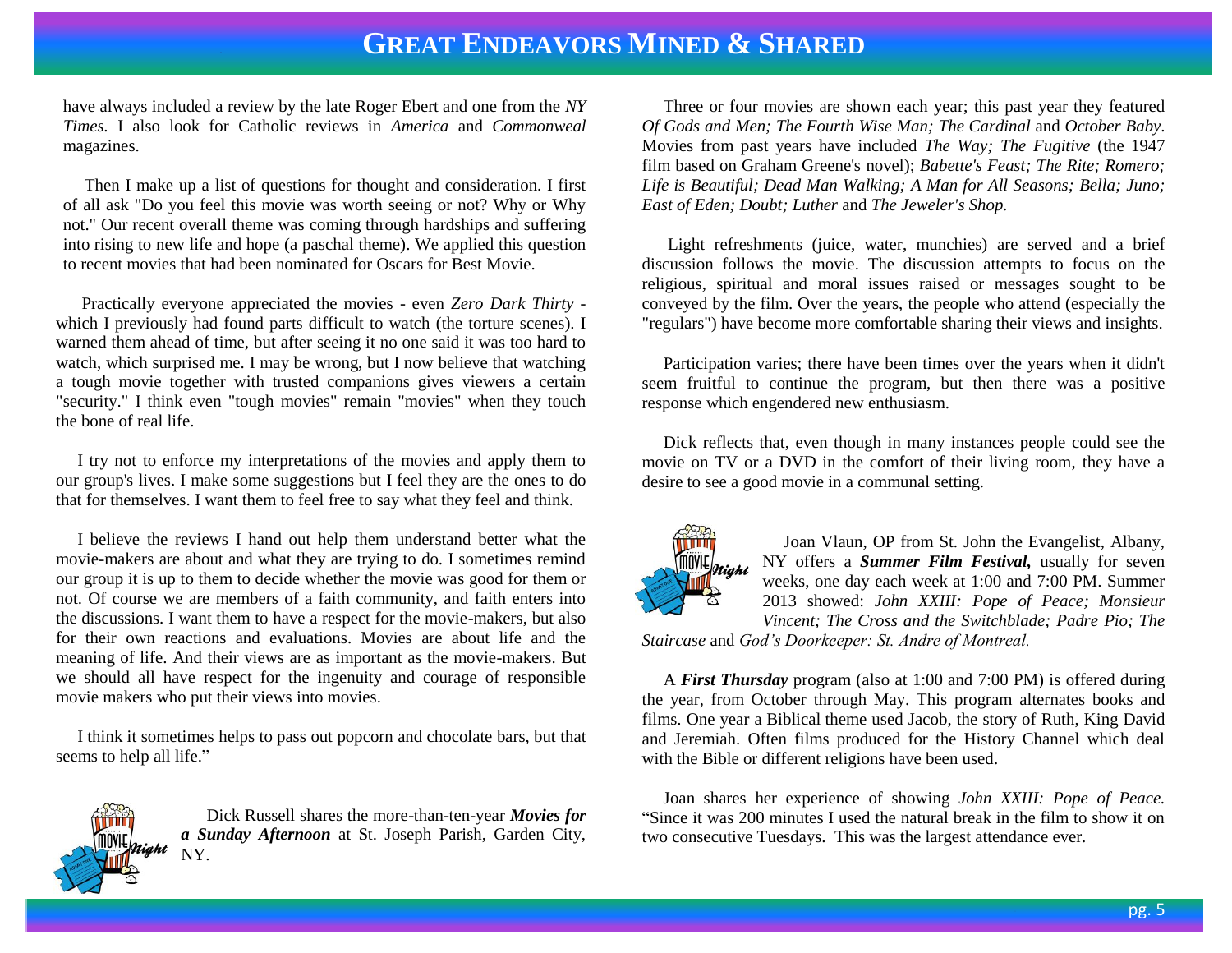People were very moved, many in tears at the end. We had a lively discussion and many were amazed at his life prior to his election as pope.

 They found it outstanding, beautifully filmed and were in awe at the acting. The day before the second half of the movie was June 3rd, the anniversary of Pope John XXIII's death.

 Some have already asked to borrow it to see it again with spouses or family who were not able to be there. One woman who had been blessed by him in Rome asked for the address to order a copy for herself and shared what her experience had been."



 Sacred Heart Parish in Dearborn, MI hosts *Parish Movie Nights*, usually about twice a year. The movies usually focus on family so that families can attend together. A few of the movies that have been used are *The Ultimate Gift; Mighty Macs; The Nativity Story* and

*Peter and Paul.*

 Julie Wieleba-Milkie comments on the discussion questions: "Some of the movies we've used are Fox Family Movies; they have on their website questions to use. The *Peter and Paul* movie set had discussion questions included. The discussion questions are usually ones that families can talk about together and, depending on how long the movie is, some are answered together as a group, with the rest used as take-home."

#### **Why are "Movie Times" within parish settings effective?**

 Several people – participants and leaders/facilitators - have shared some of their thoughts:

- I am able to see movies that are not shown in a regular theater.
- Because of the choice of films, I have been moved by the courage and steadfastness to the faith by the lives of these people depicted.
- Light bulbs went off; I realized things I had never thought about before.
- Films that I saw as pure entertainment, I now see how they're connected to faith and life.
- Movies have a universal appeal. People who usually don't come to a more structured learning opportunity feel very comfortable at "movie times."
- It's easy, fun, relaxing; no pressure for those attending.
- Feed them and they will come.

**Some movies to consider using** (in addition to those already mentioned by the various parishes):

- *Agnes of God*
- *As it is in Heaven*
- *Beauty and the Beast*
- *Big Fish*
- *Billy Elliott*
- *The Blind Side*
- *Bruce Almighty*
- *The Butler*
- *Chariots of Fire*
- *Chocolat*
- *The Chronicles of Narnia: The Lion, The Witch, and the Wardrobe; Prince Caspian; The Voyage of the Dawn Treader; The Silver Chair*
- *Click*
- *Courageous*
- *Dead Poets Society*
- *Departures*
- *Despicable Me*
- *The Diving Bell and the Butterfly*
- *The End of the Affair*
- *Entertaining Angels: The Dorothy Day Story*
- *The Family Man*
- *Flatliners*
- *Freedom Writers*
- *Gifted Hands*
- *Gravity*
- *Harry Potter Series*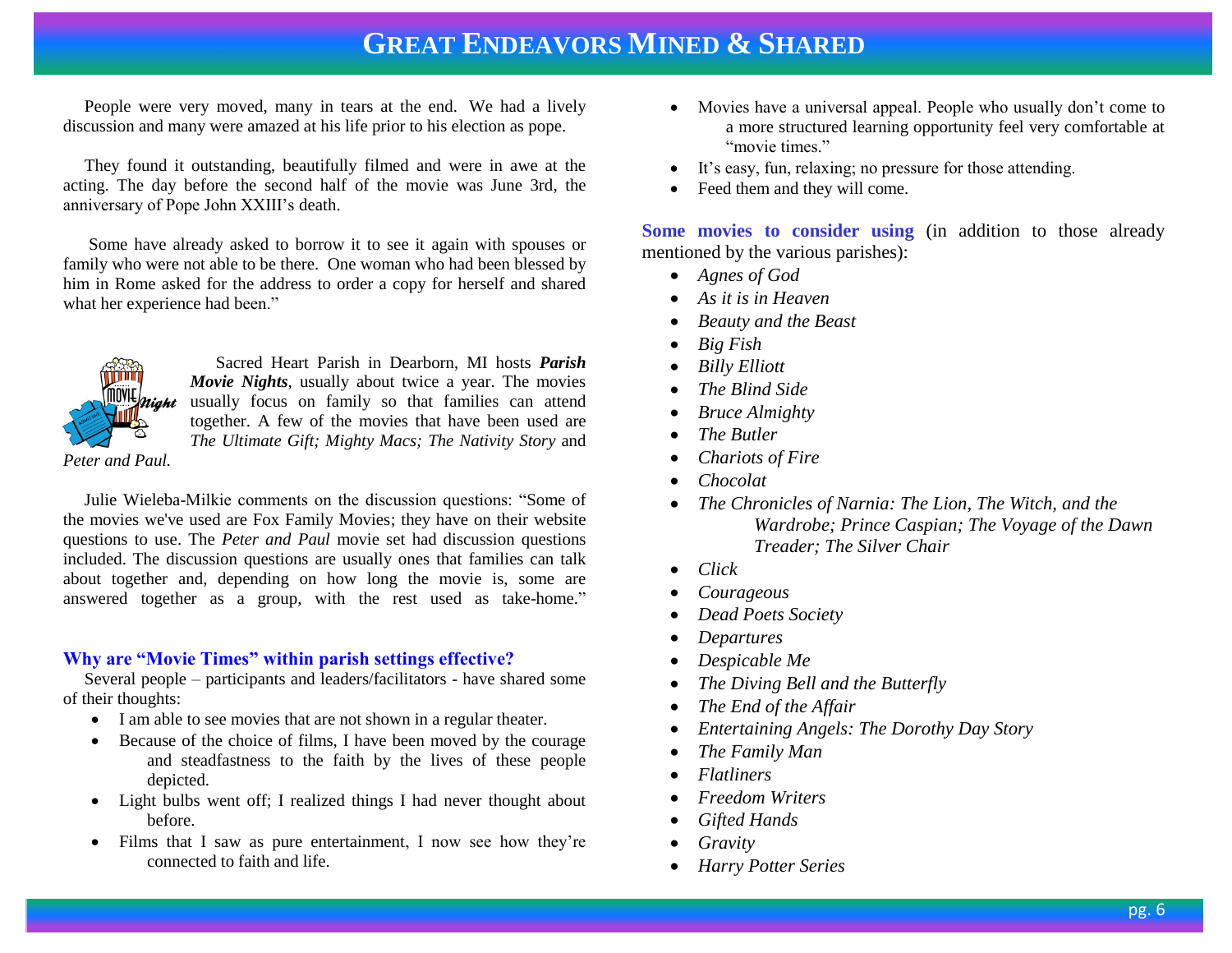- *The Help*
- *Hotel Rwanda*
- *The Hurricane*
- *Invictus*
- *It's a Wonderful Life*
- *Joseph and the Amazing Technicolor Dreamcoat*
- *Jesus of Montreal*
- *The Kite Runner*
- *The Last Days*
- *Les Miserables*
- *The Life of Pi*
- *Life is Beautiful*
- *The Lord of the Rings Trilogy*
- *Matrix*
- *Millions*
- *The Mission*
- *Molokai: The Story of Father Damien*
- *Monsieur Lazhar*
- *Mr. Holland's Opus*
- *Mystic River*
- *On the Waterfront*
- *Pay It Forward*
- *The Princess Caribou*
- *Reconciliation*
- *Remember the Titans*
- *Restless Heart*
- *Saving Grace*
- *Saving Private Ryan*
- *Schindler's List*
- *Seven Days in Utopia*
- *Seven Pounds*
- *Silver Linings Playbook*
- *Sophie Scholl: The Final Days*
- *Sophie's Choice*
- *Soul Surfer*
- *Spitfire Grill*
- *Therese*
- *To Kill a Mockingbird*
- *Tuesdays with Morrie*
- *Turtles Can Fly*
- *The Visitor*
- *We Were Soldiers*
- *Whale Rider*
- *What Masie Knew*
- *Where God Left His Shoes*
- *12 Years a Slave*
- *42*

### **Some Resources for More Movies:**

- [Secular Movies with Spirituality](http://us1.campaign-archive2.com/?u=c35449f21123d7063f67c9666&id=59a40bc654&e=88a4288970)
- [Vatican's List of Best Films](http://old.usccb.org/movies/vaticanfilms.shtml)
- [Favorite Movies](http://saintleosmimico.ca/deacon-alans-corner/favorite-movies/)
	- o Olivia and Allan Morris, from St. Leo Parish, Etobicoke, Ontario, Canada, have this section on the parish website which continually updates information and clips from various films.

 They share their approach: "We keep a lookout for Christian, familyfriendly movies. YouTube subscriptions to Hallmark, Faith Flix, Christian Cinema, etc. keep us up to date. We look more for movies with Christian values rather than doctrine. There are several movies dealing with ethical issues which would be interesting for group discussions: some of Clint Eastwood's films (*Million Dollar Baby; Gran Turino*) or *My Sister's Keeper*. With some audiences it might be good to watch movies that deal with other Christian or world religions (e.g. *Luther*; *Gandhi; In God's Name*). Knowledge of our neighbor leads to understanding and community."

#### **Some Resources for Movie Reviews:**

 Many movies have their own websites which provide background and overviews. Major newspapers, such as the *New York Times*, carry helpful movie reviews. In addition, it is very easy to find other sites, many of them